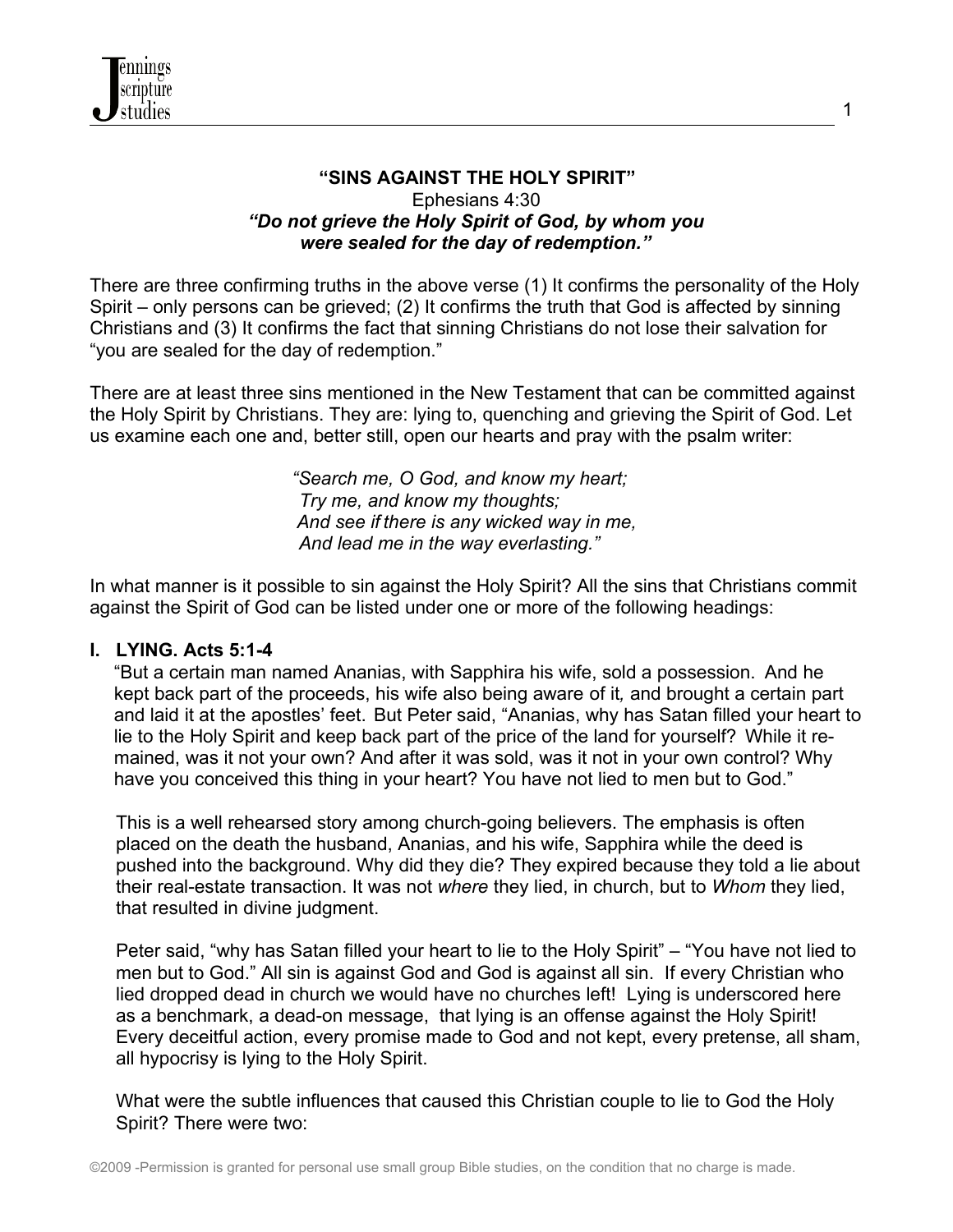*The Help of Satan*. Peter asked Ananias, "why has Satan…?" The devil also goes to church! Here he is influencing Ananias to act in an anti-God manner. He always is anti- God! He wants to hurt God, to thwart God's purposes, to cause God's children to incur God's disfavor and judgment, to ruin the testimony of believers and hinder the progress of the church of Jesus Christ. Oliver Wendell Holmes wrote, "Sin has many tools, but a lie is the handle that fits them all." I would change one word in that statement and say, "*Satan* has many tools, but a lie is the handle that fits them all."

 *The Heart of Ananias*. Peter said, "Why have you conceived this thing in your heart?" The seed of sin in Ananias' heart was watered by Satan. Jesus said, "For from within, out of the heart of men, proceed evil thoughts, adulteries, fornications, murders, thefts, covetousness, wickedness, deceit, lewdness, an evil eye, blasphemy, pride, foolishness. All these evil things come from within and defile a man." (Mark 7:21-23)

 Therefore, "Keep your heart with all diligence, For out of it spring the issues of life. Put away from you a deceitful mouth, and put perverse lips far from you." (Prov.4:23-24)

 Have you hurt God the Holy Spirit by lying? If we are insensitive to the hurt we cause God, we are insensitive to the hurt we do to others. Sinning against the Holy Spirit is hurtful.

# **II. QUENCHING. I Thessalonians 5:19**

 "Do not quench the Spirit." That is Paul's plain and pointed exhortation. To "quench means: "to extinguish, smother, stifle, snuff out."

 Warren W. Wiersbe writes, "In using the word *quench*, Paul pictured the Spirit of God as fire (see Isa.4:4; Acts 2:3; Rev.4:5). When the Holy Spirit is at work in our lives and churches, we have a warmth of love in our hearts, light for our minds, and energy for our wills. The fire of the Spirit must not go out on the altar of our hearts."

 We *quench the Holy Spirit when we ignore His warnings*. Quenching the Spirit is turning a deaf ear to the still, small voice that prompts us; it is ignoring a command we read in God's Word; it is running the stop signs that He puts in front of us. The Holy Spirit kindles a fire of passion for God in our hearts but we must keep the fire burning by being sensitive to Him. When the fire starts going out because we throw the cold water of sin upon it, the Holy Spirit sounds the alarm. We quench Him when we ignore Him.

 **Illust.** Several years ago two ladies perished when their house caught fire. The fire inspectors investigation revealed that the night before, they had had a party in their home and had disconnected the smoke detector because many of the guests were smoking cigarettes. The Holy Spirit activates our consciences, not when the fire flames up but when the fire is dying out in our hearts. We disconnect His alarm signal at our own peril. Don't turn a deaf ear to the Spirit's promptings.

 *We quench the Holy Spirit when we act rashly and respond hastily in anger.* A woman once told the evangelist Billy Sunday that she had a bad temper, but it was always over in a minute. He replied, "So is a shot-gun blast! It too is over in a second, but look at the damage it can do."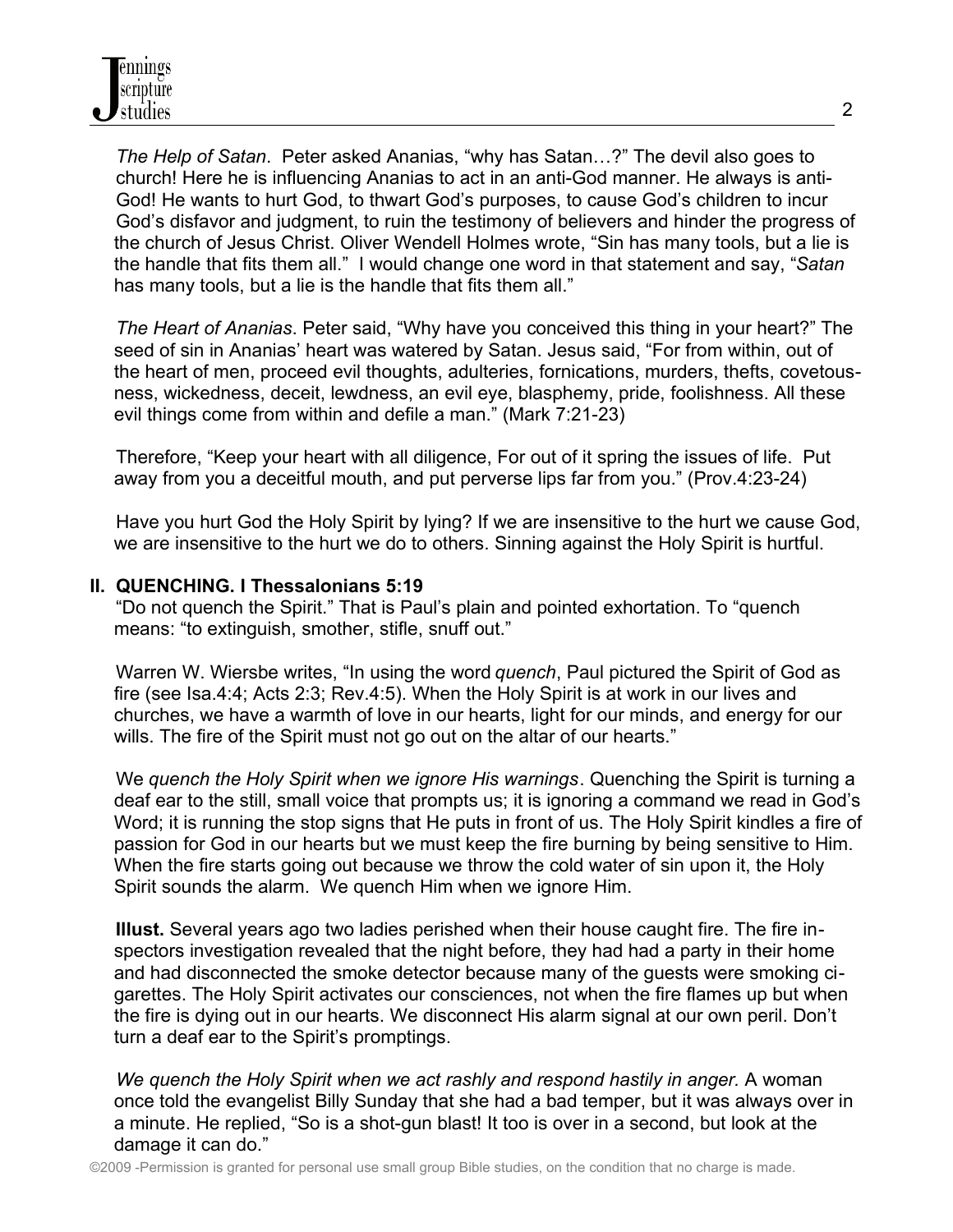*We quench the Holy Spirit when we smother the desire to speak or act for the Lord.* We have many opportunities to "gossip the Gospel" but when we stifle the urging to do so we are throwing cold water on the Spirit's flame.

 *We quench the Spirit in more ways than we expect.* By our attitudes and actions: a rebellious frame of mind, complacency, disloyalty to Jesus Christ, unholy alliances, not using our giftedness for God's glory, serving in our own strength the icy water of pride. Any cause that dampens the fire of the Holy Spirit is a serious affront to the Holy Spirit.

Let the Spirit's fire burn in your heart! If you're afraid that you have all but extinguished it, confess your sin and ask God to revive the fire. When you do, the flame will once again burn brightly and you will sense the warmth of His presence.

#### **III. GRIEVING. Ephesians 4:30**

 *"Do not grieve the Holy Spirit of God, by whom you were sealed for the day of redemption"*

The Greek word translated "grief" is *"lupeite"* and means "to make sad or sorrowful." Used in relation to other humans it means to treat others in a manner so as to cause grief. No word reveals the tender heart of God as does the word "grieve." To think that we can make God sad should move us to repentance.

 We anger our enemies, we grieve those who love us. When, as a child, my Mother would tell me to do something and I hesitated she would say, "Don't give me any grief, just do as I say!" We grieve God when we do not do as He says. What are some of the things that grieve God the Holy Spirit? The context of the prohibition that Paul articulates gives us a clear understanding of that which is grievous to God.

*An unclean mouth.* 

Ephesians 4:29 – "Let no corrupt word proceed out of your mouth."

*An un-Christlike spirit.*

Ephesians 4:31 – "Let all bitterness, wrath, anger, clamor, and evil speaking be put away from you, with all malice."

*An unkind attitude.*

Ephesians 4:32a – *"*be kind to one another, tenderhearted…."

*An unforgiving spirit.*

Ephesians 4:32b – "forgiving one another, even as God in Christ forgave you."

 Causing God grief is a most serious matter. The nation of Israel serves as a warning of the seriousness of such an affront. Notice a reference to Israel's infraction in this regard: